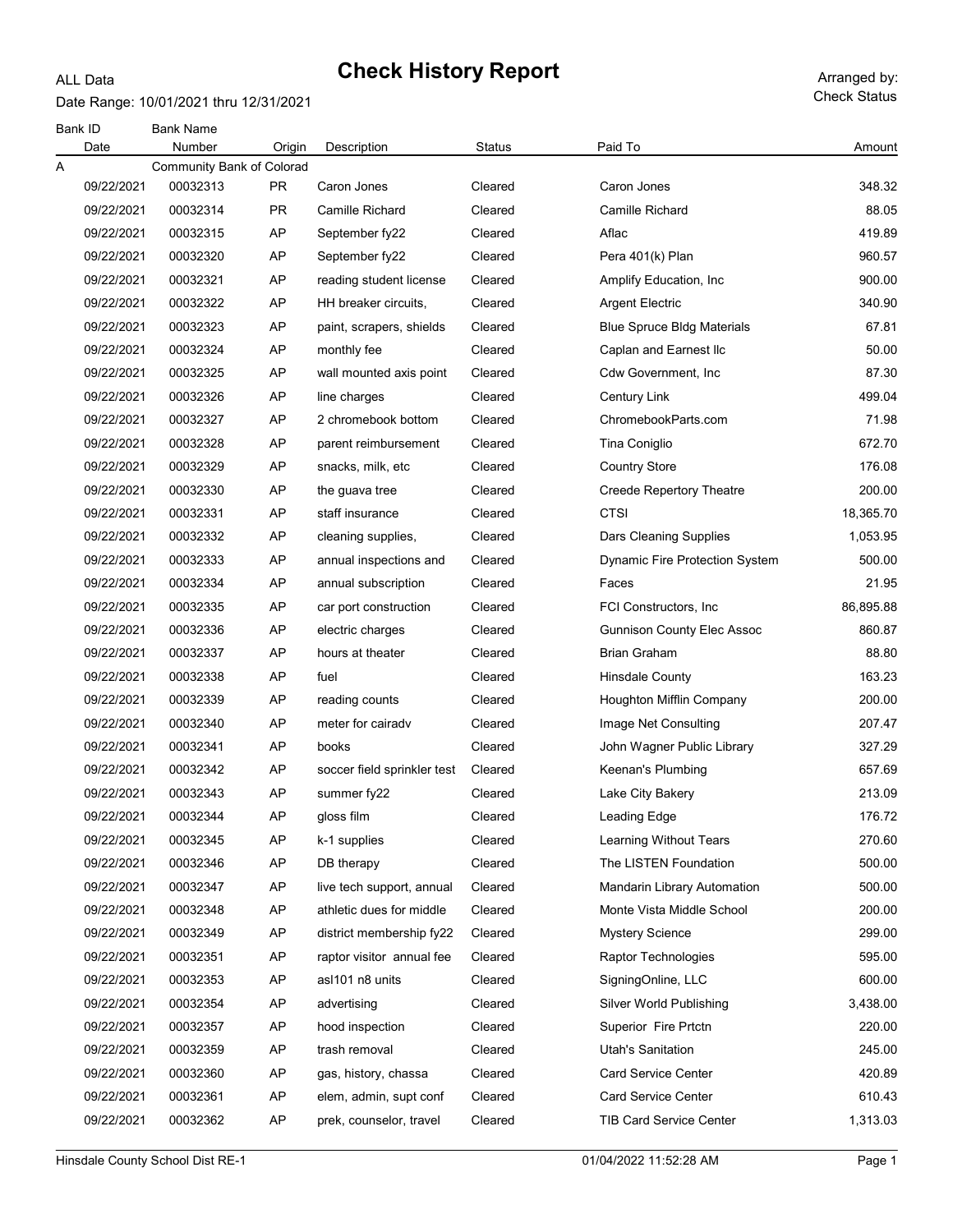#### Date Range: 10/01/2021 thru 12/31/2021

ALL Data

| Bank ID<br>Date | <b>Bank Name</b><br>Number | Origin    | Description                          | <b>Status</b> | Paid To                           | Amount    |
|-----------------|----------------------------|-----------|--------------------------------------|---------------|-----------------------------------|-----------|
| 09/22/2021      | 00032363                   | AP        | eng, tbt, cpr, off sup, hs           | Cleared       | FNB of Lake City and Creede       | 2,131.89  |
| 09/22/2021      | 00032364                   | AP        | classroom supplies,                  | Cleared       | Visa/fnb Lake City & Creede       | 2,057.80  |
| 09/22/2021      | 00032365                   | AP        | tech, secondary                      | Cleared       | <b>Card Service Center</b>        | 1,174.88  |
| 09/22/2021      | 00032366                   | AP        | summer work with Liam                | Cleared       | Wee Care in Lake City             | 455.00    |
| 10/19/2021      | 00032373                   | AP        | October payroll                      | Cleared       | Colorado Dept. Of Revenue         | 2,947.45  |
| 10/19/2021      | 00032374                   | AP        | October payroll                      | Cleared       | First Natl Bank Of Lake City      | 7,099.45  |
| 10/19/2021      | 00032375                   | AP        | October payroll                      | Cleared       | Public Employee Ret Assoc         | 25,139.26 |
| 10/19/2021      | 00032376                   | AP        | October payroll                      | Cleared       | Pera 401(k) Plan                  | 960.57    |
| 10/20/2021      | 00032367                   | <b>PR</b> | Alec Boyce                           | Cleared       | Alec Boyce                        | 33.02     |
| 10/20/2021      | 00032369                   | PR        | Caron Jones                          | Cleared       | Caron Jones                       | 264.15    |
| 10/20/2021      | 00032370                   | <b>PR</b> | <b>Toni Painter</b>                  | Cleared       | <b>Toni Painter</b>               | 264.15    |
| 10/20/2021      | 00032371                   | PR        | Camille Richard                      | Cleared       | Camille Richard                   | 423.42    |
| 10/20/2021      | DD.355                     | PR        | October payroll                      | Cleared       | October payroll                   | 59,933.94 |
| 10/21/2021      | 00032378                   | AP        | Roasts its whats for dinner Cleared  |               | Shawn Arthur                      | 44.72     |
| 10/21/2021      | 00032379                   | AP        | plug, washer, bit, batteries Cleared |               | <b>Blue Spruce Bldg Materials</b> | 20.20     |
| 10/21/2021      | 00032391                   | AP        | electric                             | Cleared       | <b>Gunnison County Elec Assoc</b> | 1,091.46  |
| 10/21/2021      | 00032392                   | AP        | Monday P/T conferences               | Cleared       | Natascia Hays                     | 150.00    |
| 10/21/2021      | 00032400                   | AP        | Monday P/T conference                | Cleared       | Mindy McClung                     | 20.00     |
| 10/21/2021      | 00032402                   | AP        | colored ink for printers             | Cleared       | Ott to Print Green, Inc.          | 550.00    |
| 10/21/2021      | 00032406                   | AP        | Monday P/T confrence                 | Cleared       | Dan Scroggins                     | 150.00    |
| 10/21/2021      | 00032408                   | AP        | school corner                        | Cleared       | <b>Silver World Publishing</b>    | 476.00    |
| 10/21/2021      | 00032410                   | AP        | hosting a clinic                     | Cleared       | <b>Justin Tucker</b>              | 100.00    |
| 10/21/2021      | 00032411                   | AP        | trash removal                        | Cleared       | Utah's Sanitation                 | 575.00    |
| 10/19/2021      | 00032372                   | AP        | October payroll                      | Outstanding   | Aflac                             | 419.89    |
| 10/20/2021      | 00032368                   | <b>PR</b> | Marcia Connell                       | Outstanding   | Marcia Connell                    | 88.05     |
| 10/21/2021      | 00032377                   | AP        | work keys applied math               | Outstanding   | Act                               | 48.00     |
| 10/21/2021      | 00032380                   | AP        | BB scorebooks, balls,                | Outstanding   | <b>Bsn Sports</b>                 | 779.08    |
| 10/21/2021      | 00032381                   | AP        | september legal retainer             | Outstanding   | Caplan and Earnest Ilc            | 50.00     |
| 10/21/2021      | 00032382                   | AP        | line charges                         | Outstanding   | Century Link                      | 499.08    |
| 10/21/2021      | 00032383                   | AP        | annual school inspection             | Outstanding   | Colorado Division of Fire Prev    | 150.00    |
| 10/21/2021      | 00032384                   | AP        | meds, ice cream, bags                | Outstanding   | <b>Country Store</b>              | 55.28     |
| 10/21/2021      | 00032385                   | AP        | staff insurance                      | Outstanding   | <b>CTSI</b>                       | 18,394.90 |
| 10/21/2021      | 00032386                   | AP        | propane                              | Outstanding   | Ferrellgas                        | 1,766.50  |
| 10/21/2021      | 00032387                   | AP        | ht-40 annual inspection,             | Outstanding   | FILE AUTOMOTIVE                   | 6,311.59  |
| 10/21/2021      | 00032388                   | AP        | human geography books                | Outstanding   | <b>Follett Library Resources</b>  | 291.50    |
| 10/21/2021      | 00032389                   | AP        | incentives for classroom             | Outstanding   | Lori Frech                        | 38.01     |
| 10/21/2021      | 00032390                   | AP        | archiving google                     | Outstanding   | Gaggle.Net Inc                    | 780.00    |
| 10/21/2021      | 00032393                   | AP        | transfer station fees                | Outstanding   | Hinsdale County                   | 450.86    |
| 10/21/2021      | 00032394                   | AP        | classroom supplies                   | Outstanding   | Trip Horn                         | 62.69     |
| 10/21/2021      | 00032395                   | AP        | cairadv metered copies               | Outstanding   | Image Net Consulting              | 115.98    |
| 10/21/2021      | 00032396                   | AP        | books                                | Outstanding   | John Wagner Public Library        | 597.79    |
| 10/21/2021      | 00032397                   | AP        | Monday P/T                           | Outstanding   | Sarah Kem                         | 150.00    |
|                 |                            |           |                                      |               |                                   |           |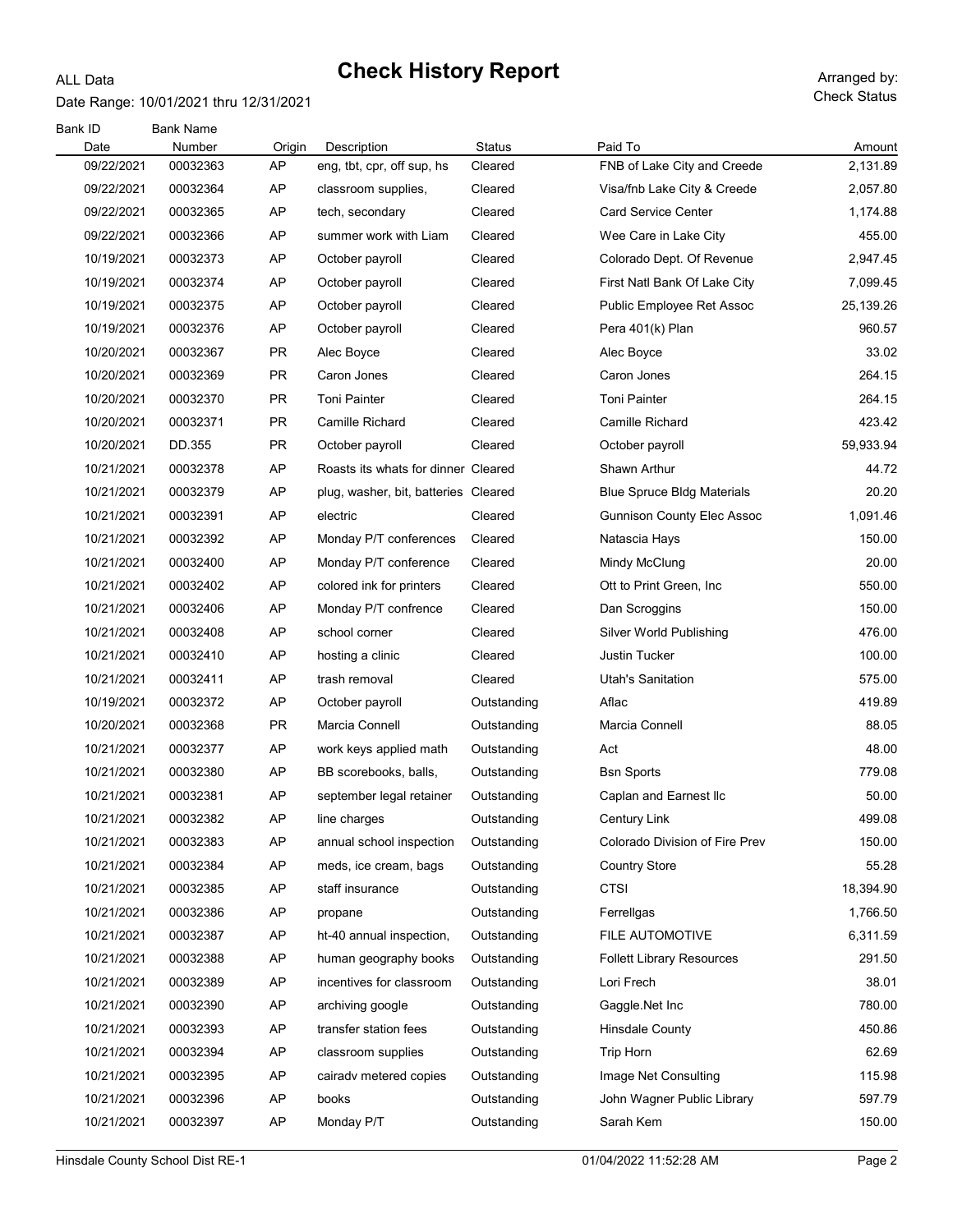#### Date Range: 10/01/2021 thru 12/31/2021

ALL Data

| Bank ID    | <b>Bank Name</b> |           |                                          |               |                                   |           |
|------------|------------------|-----------|------------------------------------------|---------------|-----------------------------------|-----------|
| Date       | Number           | Origin    | Description                              | <b>Status</b> | Paid To                           | Amount    |
| 10/21/2021 | 00032398         | AP        | DB sept fy22                             | Outstanding   | The LISTEN Foundation             | 400.00    |
| 10/21/2021 | 00032399         | AP        | fiber charges                            | Outstanding   | <b>LUMEN</b>                      | 972.19    |
| 10/21/2021 | 00032401         | AP        | donald bear reading grade Outstanding    |               | Mcgraw-hill Companies             | 137.30    |
| 10/21/2021 | 00032403         | AP        | stipend for Monday P/T                   | Outstanding   | Amanda Phillimore                 | 150.00    |
| 10/21/2021 | 00032404         | AP        | general classroom                        | Outstanding   | Amanda Phillimore                 | 23.85     |
| 10/21/2021 | 00032405         | AP        | MS/HS planners                           | Outstanding   | School Specialty Inc              | 80.85     |
| 10/21/2021 | 00032407         | AP        | subscription to downloads                | Outstanding   | Senor Wooley                      | 150.00    |
| 10/21/2021 | 00032409         | AP        | car wash, milk, covid, food Outstanding  |               | <b>SYSCO</b>                      | 218.58    |
| 10/21/2021 | 00032412         | AP        | hs cc, science, stuco                    | Outstanding   | <b>Card Service Center</b>        | 272.13    |
| 10/21/2021 | 00032413         | AP        | case conf                                | Outstanding   | <b>Card Service Center</b>        | 269.30    |
| 10/21/2021 | 00032414         | AP        | counselor, preK, senior                  | Outstanding   | TIB Card Service Center           | 388.18    |
| 10/21/2021 | 00032415         | AP        | ms/hs supplies, boe, office Outstanding  |               | FNB of Lake City and Creede       | 1,632.74  |
| 10/21/2021 | 00032416         | AP        | prek, elem, mdl, hs, stuco, Outstanding  |               | Visa/fnb Lake City & Creede       | 2,076.19  |
| 10/21/2021 | 00032417         | AP        | tech, hs printer, elem print Outstanding |               | <b>Card Service Center</b>        | 876.13    |
| 11/17/2021 | 00032418         | <b>PR</b> | Amanda Hartman                           | Outstanding   | Amanda Hartman                    | 120.62    |
| 11/17/2021 | 00032419         | PR        | Caron Jones                              | Outstanding   | Caron Jones                       | 423.42    |
| 11/17/2021 | 00032420         | <b>PR</b> | Greg Levine                              | Outstanding   | Greg Levine                       | 296.72    |
| 11/17/2021 | 00032421         | PR        | Jennifer Pierce                          | Outstanding   | Jennifer Pierce                   | 32.57     |
| 11/17/2021 | 00032422         | <b>PR</b> | Camille Richard                          | Outstanding   | Camille Richard                   | 176.10    |
| 11/17/2021 | 00032423         | AP        | November fy22                            | Outstanding   | Aflac                             | 419.89    |
| 11/17/2021 | 00032424         | AP        | November fy22                            | Outstanding   | Colorado Dept. Of Revenue         | 3,006.45  |
| 11/17/2021 | 00032425         | AP        | November fy22                            | Outstanding   | First Natl Bank Of Lake City      | 7,538.89  |
| 11/17/2021 | 00032426         | AP        | November fy22                            | Outstanding   | Public Employee Ret Assoc         | 25,580.83 |
| 11/17/2021 | 00032427         | AP        | November fy22                            | Outstanding   | Pera 401(k) Plan                  | 960.57    |
| 11/17/2021 | DD.357           | PR        | November fy22                            | Outstanding   | November fy22                     | 60,737.87 |
| 11/18/2021 | 00032428         | AP        | cleaners, super glue,                    | Outstanding   | <b>Blue Spruce Bldg Materials</b> | 196.23    |
| 11/18/2021 | 00032429         | AP        | legal fees                               | Outstanding   | Caplan and Earnest Ilc            | 100.00    |
| 11/18/2021 | 00032430         | AP        | line charges                             | Outstanding   | <b>Century Link</b>               | 489.75    |
| 11/18/2021 | 00032431         | AP        | fall, winter, and spring                 | Outstanding   | Colo High School Activities As    | 2,164.00  |
| 11/18/2021 | 00032432         | AP        | parent reimbursement                     | Outstanding   | Tina Coniglio                     | 1,106.70  |
| 11/18/2021 | 00032433         | AP        | classroom goodies                        | Outstanding   | <b>Country Store</b>              | 29.62     |
| 11/18/2021 | 00032434         | AP        | staff insurance                          | Outstanding   | <b>CTSI</b>                       | 18,394.90 |
| 11/18/2021 | 00032435         | AP        | propane                                  | Outstanding   | Ferrellgas                        | 3,690.24  |
| 11/18/2021 | 00032436         | AP        | electric                                 | Outstanding   | <b>Gunnison County Elec Assoc</b> | 1,394.05  |
| 11/18/2021 | 00032437         | AP        | work study hours                         | Outstanding   | <b>Brian Graham</b>               | 44.44     |
| 11/18/2021 | 00032438         | AP        | election charges for 2021                | Outstanding   | Hinsdale County                   | 2,804.64  |
| 11/18/2021 | 00032439         | AP        | earnest money for Wee                    | Outstanding   | Hinsdale County Title Company     | 3,000.00  |
| 11/18/2021 | 00032440         | AP        | books                                    | Outstanding   | John Wagner Public Library        | 228.41    |
| 11/18/2021 | 00032441         | AP        | caps and gowns                           | Outstanding   | Jostens                           | 214.61    |
| 11/18/2021 | 00032442         | AP        | cleaning supplies                        | Outstanding   | The Paper Clip                    | 31.22     |
| 11/18/2021 | 00032443         | AP        | supplies for CTE and                     | Outstanding   | Amanda Phillimore                 | 76.94     |
| 11/18/2021 | 00032444         | AP        | regional cross country                   | Outstanding   | Rangely High School               | 82.00     |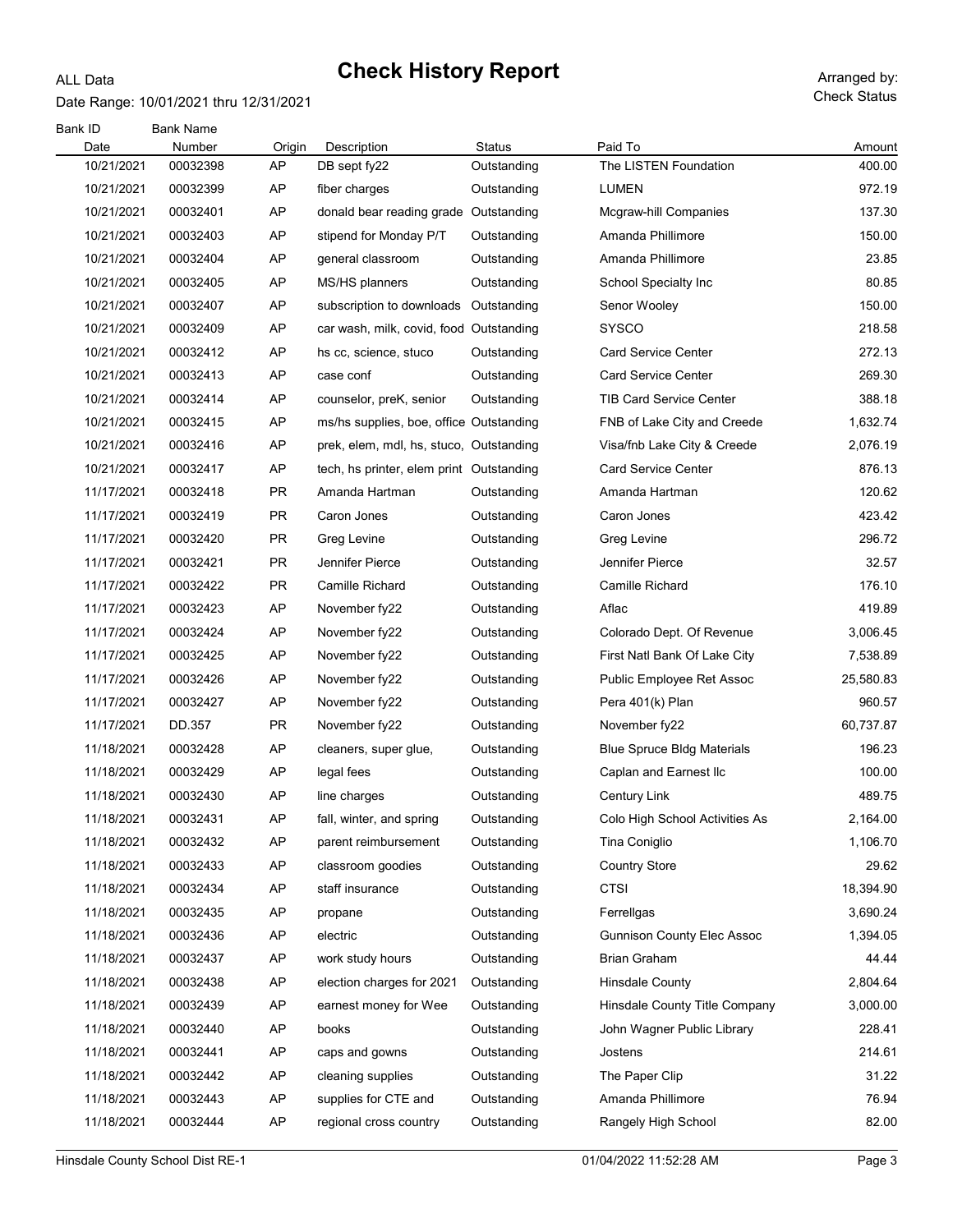#### Date Range: 10/01/2021 thru 12/31/2021

ALL Data

| Bank ID<br>Date | <b>Bank Name</b><br>Number | Origin    | Description                            | Status      | Paid To                               | Amount    |
|-----------------|----------------------------|-----------|----------------------------------------|-------------|---------------------------------------|-----------|
| 11/18/2021      | 00032445                   | AP        | ice cream and drinks                   | Outstanding | San Juan Soda Shop                    | 56.00     |
| 11/18/2021      | 00032446                   | AP        | 8 units of asl second                  | Outstanding | SigningOnline, LLC                    | 600.00    |
| 11/18/2021      | 00032447                   | AP        | advertising                            | Outstanding | Silver World Publishing               | 1,057.00  |
| 11/18/2021      | 00032448                   | AP        | dc fundraiser,                         | Outstanding | <b>SYSCO</b>                          | 1,445.64  |
| 11/18/2021      | 00032449                   | AP        | water and sewer                        | Outstanding | Town Of Lake City                     | 2,487.50  |
| 11/18/2021      | 00032450                   | AP        | trash removal                          | Outstanding | Utah's Sanitation                     | 420.00    |
| 11/18/2021      | 00032451                   | AP        | hs, ms sports, history,                | Outstanding | <b>Card Service Center</b>            | 1,408.30  |
| 11/18/2021      | 00032452                   | AP        | bullitin board                         | Outstanding | <b>Card Service Center</b>            | 500.00    |
| 11/18/2021      | 00032453                   | AP        | nhs, counseling, college               | Outstanding | <b>TIB Card Service Center</b>        | 351.90    |
| 11/18/2021      | 00032454                   | AP        | state xcountry, library,               | Outstanding | FNB of Lake City and Creede           | 1,594.40  |
| 11/18/2021      | 00032455                   | AP        | counseling, nhs, elem, hs,             | Outstanding | Visa/fnb Lake City & Creede           | 548.47    |
| 11/18/2021      | 00032456                   | AP        | tech, printer, cte, supplies           | Outstanding | <b>Card Service Center</b>            | 689.27    |
| 12/16/2021      | 00032457                   | <b>PR</b> | Amanda Hartman                         | Outstanding | Amanda Hartman                        | 176.10    |
| 12/16/2021      | 00032458                   | <b>PR</b> | Caron Jones                            | Outstanding | Caron Jones                           | 334.29    |
| 12/16/2021      | 00032459                   | PR        | Greg Levine                            | Outstanding | Greg Levine                           | 176.10    |
| 12/16/2021      | 00032460                   | PR        | Toni Painter                           | Outstanding | <b>Toni Painter</b>                   | 49.31     |
| 12/16/2021      | 00032461                   | <b>PR</b> | Jennifer Pierce                        | Outstanding | Jennifer Pierce                       | 132.07    |
| 12/16/2021      | 00032462                   | PR        | <b>William Reinhardt</b>               | Outstanding | <b>William Reinhardt</b>              | 220.12    |
| 12/16/2021      | 00032463                   | AP        | December fy22 payroll                  | Outstanding | Aflac                                 | 419.89    |
| 12/16/2021      | 00032464                   | AP        | December fy22 payroll                  | Outstanding | Colorado Dept. Of Revenue             | 2,879.45  |
| 12/16/2021      | 00032465                   | AP        | October payroll                        | Outstanding | Colorado State Treasurer              | 718.34    |
| 12/16/2021      | 00032466                   | AP        | December fy22 payroll                  | Outstanding | First Natl Bank Of Lake City          | 6,887.21  |
| 12/16/2021      | 00032467                   | AP        | December fy22 payroll                  | Outstanding | Public Employee Ret Assoc             | 24,650.37 |
| 12/16/2021      | 00032468                   | AP        | December fy22 payroll                  | Outstanding | Pera 401(k) Plan                      | 960.57    |
| 12/16/2021      | 00032469                   | AP        | reimbursement                          | Outstanding | Shawn Arthur                          | 35.98     |
| 12/16/2021      | 00032470                   | AP        | hook adhesive, washers,                | Outstanding | <b>Blue Spruce Bldg Materials</b>     | 80.63     |
| 12/16/2021      | 00032471                   | AP        | monthly dues                           | Outstanding | Caplan and Earnest Ilc                | 100.00    |
| 12/16/2021      | 00032472                   | AP        | on line tuition                        | Outstanding | Colorado Digital Learning Solu        | 325.00    |
| 12/16/2021      | 00032473                   | AP        | line charges                           | Outstanding | Century Link                          | 500.12    |
| 12/16/2021      | 00032474                   | AP        | motherboards                           | Outstanding | ChromebookParts.com                   | 389.97    |
| 12/16/2021      | 00032475                   | AP        | December fy22 payroll                  | Outstanding | Colorado Dept of Revenue              | 761.24    |
| 12/16/2021      | 00032476                   | AP        | classroom supplies                     | Outstanding | <b>Country Store</b>                  | 121.09    |
| 12/16/2021      | 00032477                   | AP        | December fy22 payroll                  | Outstanding | <b>CTSI</b>                           | 18,394.90 |
| 12/16/2021      | 00032478                   | AP        | annual inspection and                  | Outstanding | <b>Dynamic Fire Protection System</b> | 125.00    |
| 12/16/2021      | 00032479                   | AP        | bb coaching stipend for                | Outstanding | Doug Eby                              | 375.00    |
| 12/16/2021      | 00032480                   | AP        | stipend for mdl school                 | Outstanding | <b>Kelly Elkins</b>                   | 375.00    |
| 12/16/2021      | 00032481                   | AP        | mats for gym                           | Outstanding | Enhance Mats, Inc.                    | 2,149.07  |
| 12/16/2021      | 00032482                   | AP        | 880.3 gal delivered                    | Outstanding | Ferrellgas                            | 6,189.48  |
| 12/16/2021      | 00032483                   | AP        | ht-55 annual inspection                | Outstanding | FILE AUTOMOTIVE                       | 1,032.65  |
| 12/16/2021      | 00032484                   | AP        | bulletin board material                | Outstanding | Flairmont Furniture-Carpet One        | 1,645.00  |
| 12/16/2021      | 00032485                   | AP        | science and party supplies Outstanding |             | Lori Frech                            | 60.80     |
| 12/16/2021      | 00032486                   | AP        | electric                               | Outstanding | <b>Gunnison County Elec Assoc</b>     | 1,387.18  |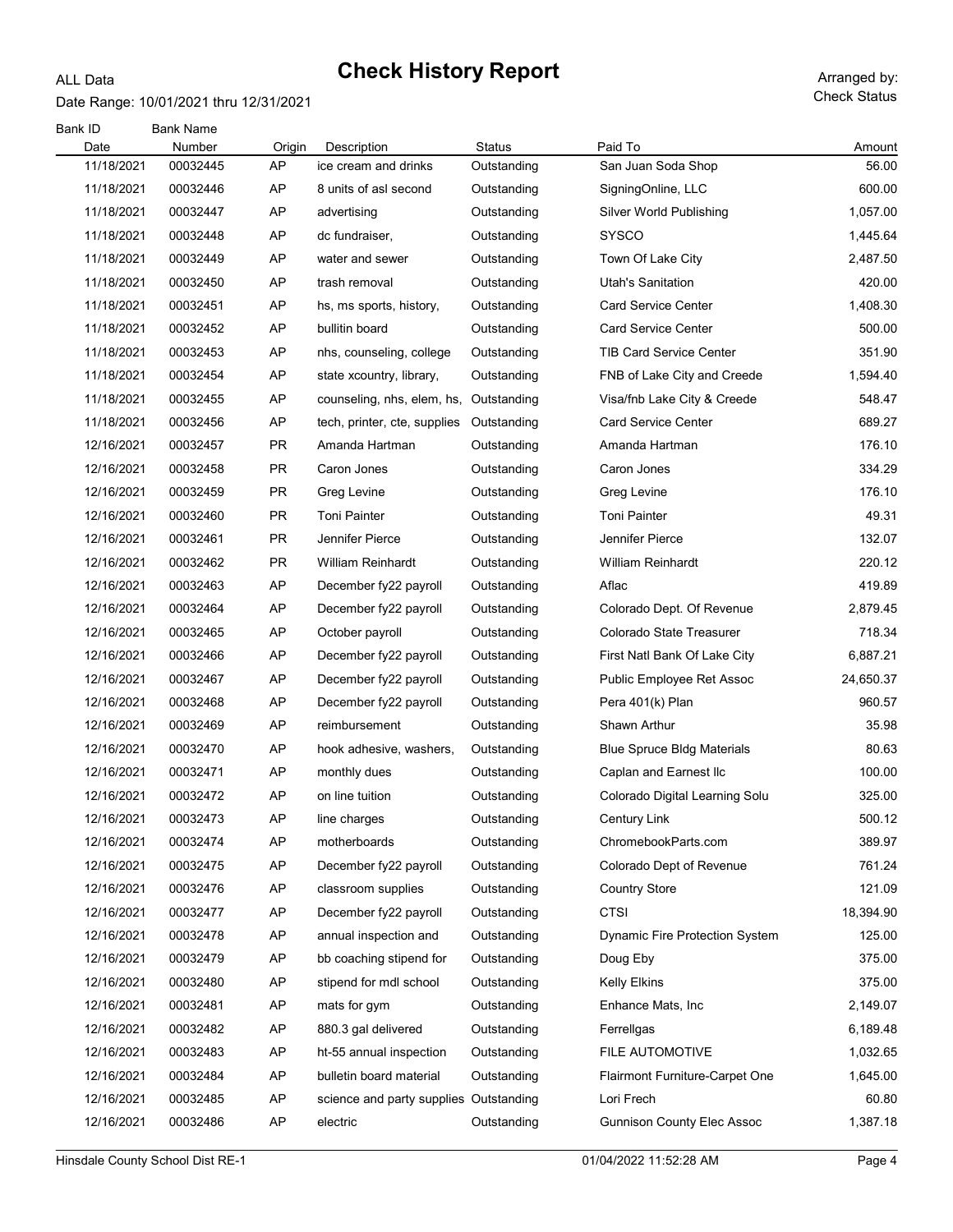#### Date Range: 10/01/2021 thru 12/31/2021

ALL Data

| Bank ID<br>Date | <b>Bank Name</b><br>Number | Origin    | Description                                  | <b>Status</b>       | Paid To                        | Amount    |
|-----------------|----------------------------|-----------|----------------------------------------------|---------------------|--------------------------------|-----------|
| 12/16/2021      | 00032487                   | AP        | ht-50 windshield chip                        | Outstanding         | Gunnison Auto Glass, Inc       | 55.00     |
| 12/16/2021      | 00032488                   | AP        | w2's and w3 forms                            | Outstanding         | Harris School Solutions        | 178.20    |
| 12/16/2021      | 00032489                   | AP        | fuel                                         | Outstanding         | Hinsdale County                | 204.18    |
| 12/16/2021      | 00032490                   | AP        | Thanksgiving/xmas lunch                      | Outstanding         | LCCS HOT LUNCH                 | 250.00    |
| 12/16/2021      | 00032491                   | AP        | contract invoice                             | Outstanding         | Image Net Consulting           | 29.30     |
| 12/16/2021      | 00032492                   | AP        | books                                        | Outstanding         | John Wagner Public Library     | 104.44    |
| 12/16/2021      | 00032493                   | AP        | heater in HH                                 | Outstanding         | Keenan's Plumbing              | 3,550.00  |
| 12/16/2021      | 00032494                   | AP        | ref for mdl school games                     | Outstanding         | Martha Levine                  | 60.00     |
| 12/16/2021      | 00032495                   | AP        | monthly fiber charges                        | Outstanding         | LUMEN                          | 1,115.53  |
| 12/16/2021      | 00032496                   | AP        | ref for mdl school                           | Outstanding         | Mabry McClung                  | 60.00     |
| 12/16/2021      | 00032497                   | AP        | ref for mdl school                           | Outstanding         | Gabe McNeese                   | 120.00    |
| 12/16/2021      | 00032498                   | AP        | half of hs kbowl stipend                     | Outstanding         | Amanda Phillimore              | 550.00    |
| 12/16/2021      | 00032499                   | AP        | after audit adjustment                       | Outstanding         | <b>Pinnacol Assurance</b>      | 3,514.00  |
| 12/16/2021      | 00032500                   | AP        | play director                                | Outstanding         | Caitlyn Rhodes                 | 250.00    |
| 12/16/2021      | 00032501                   | AP        | reiburse for travel                          | Outstanding         | Camille Richard                | 109.07    |
| 12/16/2021      | 00032502                   | AP        | book fair invoice                            | Outstanding         | Scholastic Book Fair           | 159.59    |
| 12/16/2021      | 00032503                   | AP        | yearly subscription for fy22 Outstanding     |                     | Silver World Publishing        | 1,262.00  |
| 12/16/2021      | 00032504                   | AP        | trash removal                                | Outstanding         | Utah's Sanitation              | 490.00    |
| 12/16/2021      | 00032505                   | AP        | play director                                | Outstanding         | Lily Virden                    | 250.00    |
| 12/16/2021      | 00032506                   | AP        | hs, msBB, history, science Outstanding       |                     | <b>Card Service Center</b>     | 1,160.33  |
| 12/16/2021      | 00032507                   | AP        | CASB, staff gift cards                       | Outstanding         | <b>Card Service Center</b>     | 3,164.06  |
| 12/16/2021      | 00032508                   | AP        | councelor supplies, prek                     | Outstanding         | <b>TIB Card Service Center</b> | 87.78     |
| 12/16/2021      | 00032509                   | AP        | casb, facility, supplies,                    | Outstanding         | FNB of Lake City and Creede    | 2,795.39  |
| 12/16/2021      | 00032510                   | AP        | gym, concessions, elem,                      | Outstanding         | Visa/fnb Lake City & Creede    | 3,023.32  |
| 12/16/2021      | 00032511                   | AP        | subscription, tech                           | Outstanding         | <b>Card Service Center</b>     | 67.98     |
| 12/16/2021      | DD.358                     | <b>PR</b> | December fy22 payroll                        | Outstanding         | December fy22 payroll          | 58,021.71 |
| 05/19/2016      | 00028801                   | PR.       | Phillip Virden                               | Voided [10/27/2021] | Phillip Virden                 | 122.24    |
| 06/21/2018      | 00030242                   | AP        | data coaching full day                       | Voided [10/27/2021] | Alpine Achievement Systems, In | 2,500.00  |
| 06/21/2018      | 00030243                   | AP        | personnel contract                           | Voided [10/27/2021] | Caplan and Earnest Ilc         | 1,060.00  |
| 06/21/2018      | 00030247                   | AP        | 23 exams                                     | Voided [10/27/2021] | College Board                  | 1,985.00  |
| 07/19/2018      | 00030305                   | AP        | happy house water heater Voided [10/27/2021] |                     | Lake City Maintenance and Repa | 1,249.32  |
| 08/22/2018      | 00030329                   | AP        | August fy19                                  | Voided [10/27/2021] | Colorado Dept. Of Revenue      | 1,470.00  |
| 09/20/2018      | 00030394                   | AP        | prof dev for staff                           | Voided [10/27/2021] | Alpine Achievement Systems, In | 2,500.00  |
| 11/16/2018      | 00030520                   | AP        | legal services                               | Voided [10/27/2021] | Caplan and Earnest Ilc         | 931.00    |
| 12/18/2018      | 00030588                   | AP        | prof development                             | Voided [10/27/2021] | Carie Mitchell Consulting, LLC | 120.00    |
| 12/18/2018      | 00030601                   | AP        | ad for mill levy vote                        | Voided [10/27/2021] | <b>Gunnison Country Times</b>  | 170.00    |
| 02/21/2019      | 00030680                   | AP        | annual membership                            | Voided [10/27/2021] | Colorado Association of Librar | 45.00     |
| 04/24/2019      | 00030802                   | AP        | sampling                                     | Voided [10/27/2021] | Colorado Drilling & Sampling I | 1,171.00  |
| 04/24/2019      | 00030816                   | AP        | testing of soil sample                       | Voided [10/27/2021] | Green Analytical Laboratories  | 111.00    |
| 05/23/2019      | 00030892                   | AP        | magazines for school                         | Voided [10/27/2021] | Magazine Line                  | 331.51    |
| 05/23/2019      | 00030895                   | AP        | art supplies                                 | Voided [10/27/2021] | Nathan Motsinger               | 45.19     |
| 06/20/2019      | 00030948                   | AP        | sanitizing wipes                             | Voided [10/27/2021] | <b>Pinnacle Medical Supply</b> | 130.00    |